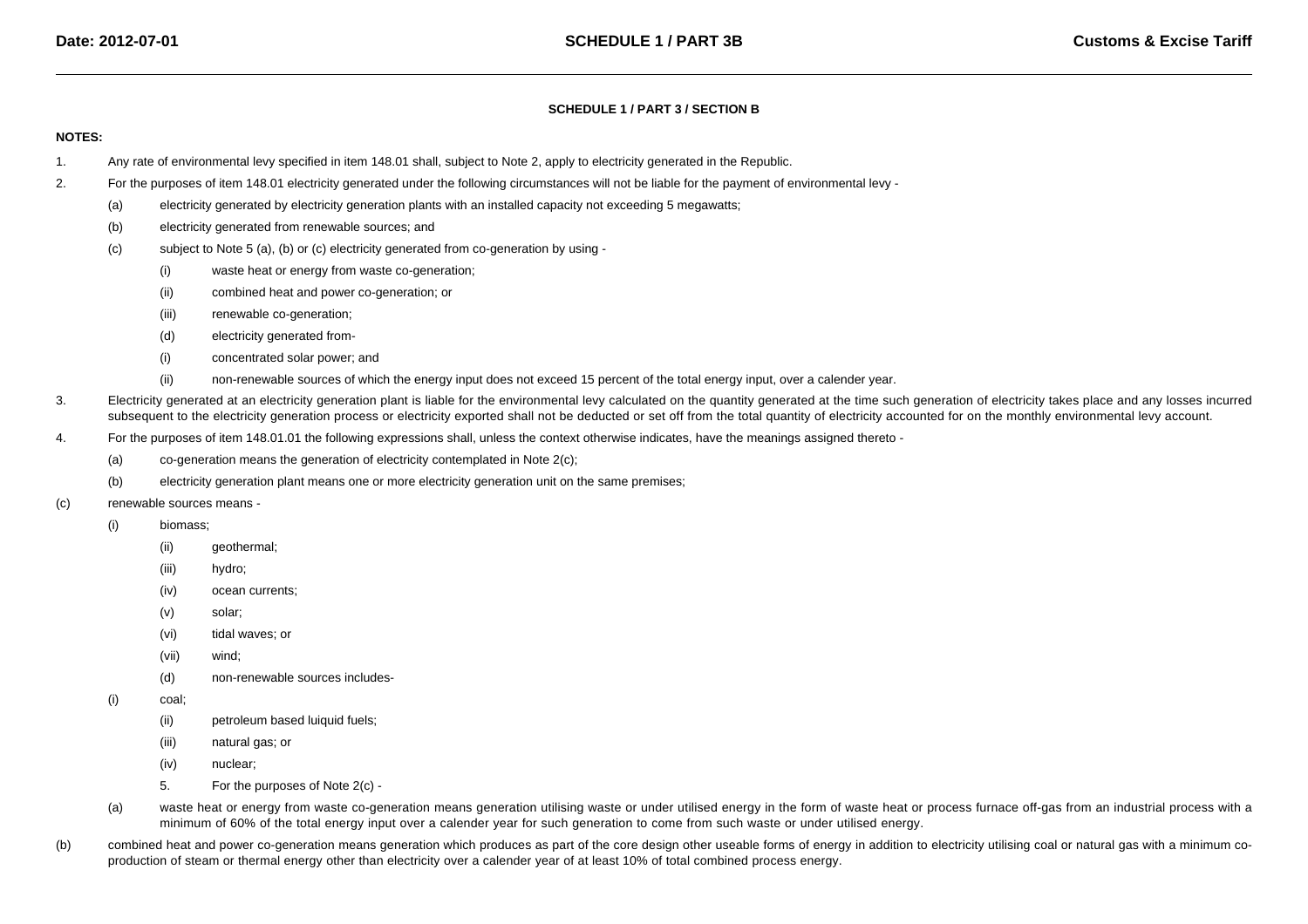production of steam or thermal energy other than electricity over a calender year of at least 10% of total combined process energy.

- (c)renewable co-generation means generation where the renewable fuel source is both a primary source of energy used for generation and a co-product of an industrial process with a minimum of 50% of the total energy input over a calender year to come from such renewable fuel sources being sugar bagasse, woody biomass, black liquor or mill wastes such as organic soaps and methanol.
	- 6.For the purpose of Note 2(d) and Note 5-
	- (a)calender year means a period of twelve months from 1 July 2009 to 30 June 2010 and thereafter a period of twelve months from 1 July of any other year to the end of June of the following year; and
	- (b)a report by an engineer must be submited to the Commissioner in respect of the electricity generated from the sources used during each calender year as contemplated in Rule 54FA.10.
		- 7. An electricity generation plant generating electricity liable to environmental levy in terms of item 148.01.01 must be licensed as a customs and excise manufacturing warehouse inaccordance with the provisions of Chapter VA and the rules made thereunder.